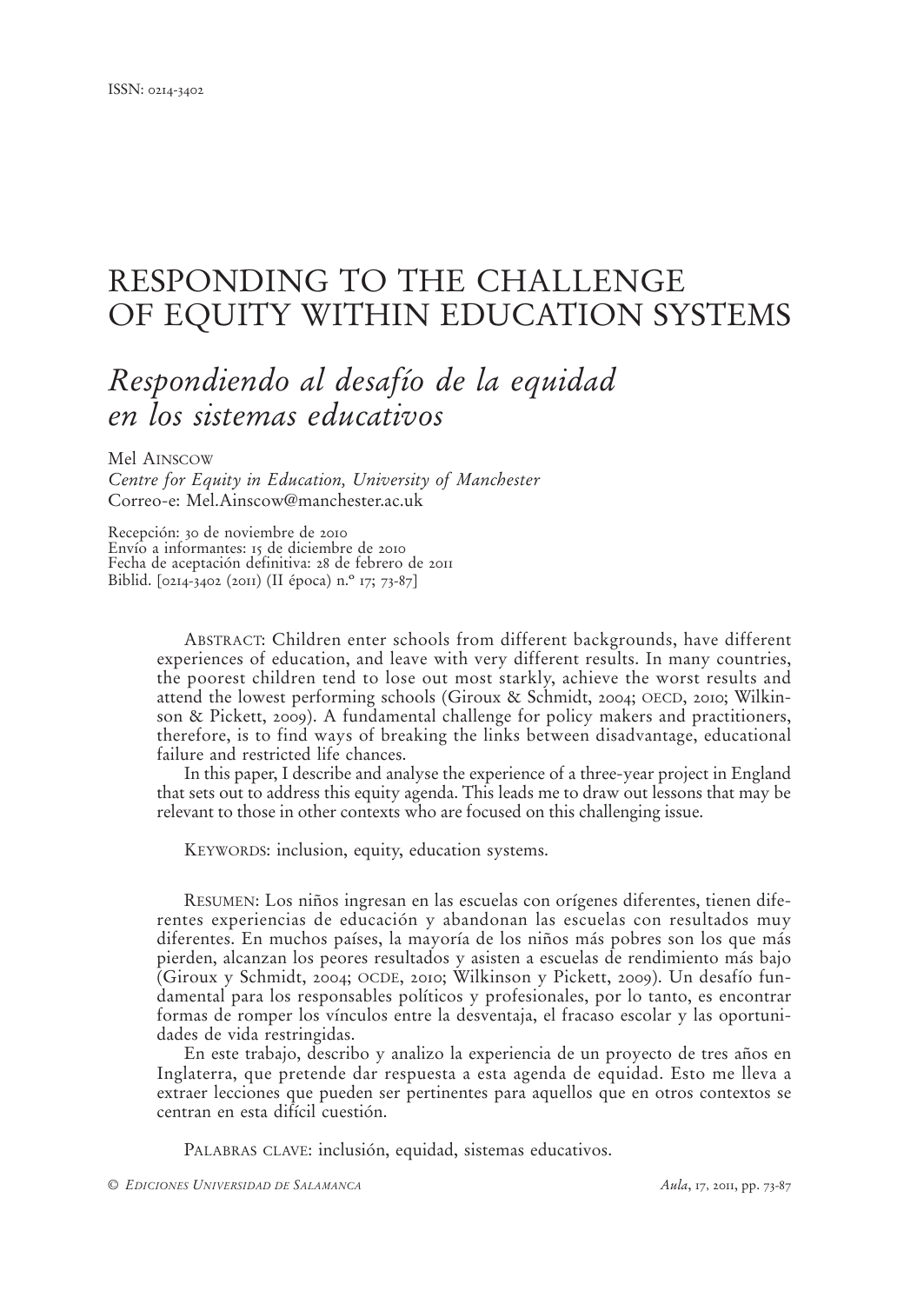## **The context of England**

THE ENGLISH EDUCATION SYSTEM is a particularly useful context to consider when thinking about the challenge of equity. This was shown in a 2007 OECD study*,* which reported that the impact of socio-economic circumstances on young people's attainment was more marked in the UK than in any other of the 52 countries considered.

More recent data illustrate the nature of the patterns of inequality that exist (Kerr & West, 2011). For example, if we look at student attainment levels in England, we see that:

- White British students –both boys and girls– are more likely than other ethnic groups to continue to underachieve.
- Of the minority ethnic groups, Chinese and Indian pupils are generally the most successful and African-Caribbean pupils the least.
- Poverty, as indicated by eligibility for free school meals<sup>1</sup>, is strongly associated with low attainment, more so for white British pupils than for other ethnic groups.
- Children from homes with single and/or unemployed parents, and parents who have few educational qualifications themselves, often do less well at school.

These patterns are echoed by studies that have examined the performance of schools and their students at various stages of education across the UK. Summing this up, Benn and Millar (2006) argue that one of the biggest problems the country faces is «the gap between rich and poor, and the enormous disparity in children's home backgrounds and the social and cultural capital they bring to the educational table»  $(p. 145)$ .

Recent years have seen intensive efforts to address these challenges. These efforts are linked to an intensification of political interest in education, especially regarding standards and the management of the state system (Whitty, 2010). Competition between schools is seen as one of the keys to 'driving up standards' and further reducing the control of the local authority over provision. All of this is intended to 'liberate' schools from the bureaucracy of local government and establish a form of market place*.* In this way, it is intended that families will have greater choice as to which school their youngsters will attend.

At the same time, there has been a huge number of policy initiatives aimed at addressing the equity agenda. Predictably, government statements point to improvements in test and examination scores, arguing that the impact of the various interventions has been significant. Within the research community, however, there is a variety of views (Gray, 2010). There is also a worry that the various national strategies, whatever their benefits, have tended to reduce the flexibility with which schools can respond to the diverse characteristics of their students (Ainscow & West, 2006).

Meanwhile, it has been argued that the development of the educational marketplace, coupled with the recent emphasis on policies fostering greater diversity of

<sup>1</sup> In England, children from economically poor backgrounds are entitled to a free lunch in schools. This is used as a proxy indicator of the numbers of disadvantaged children.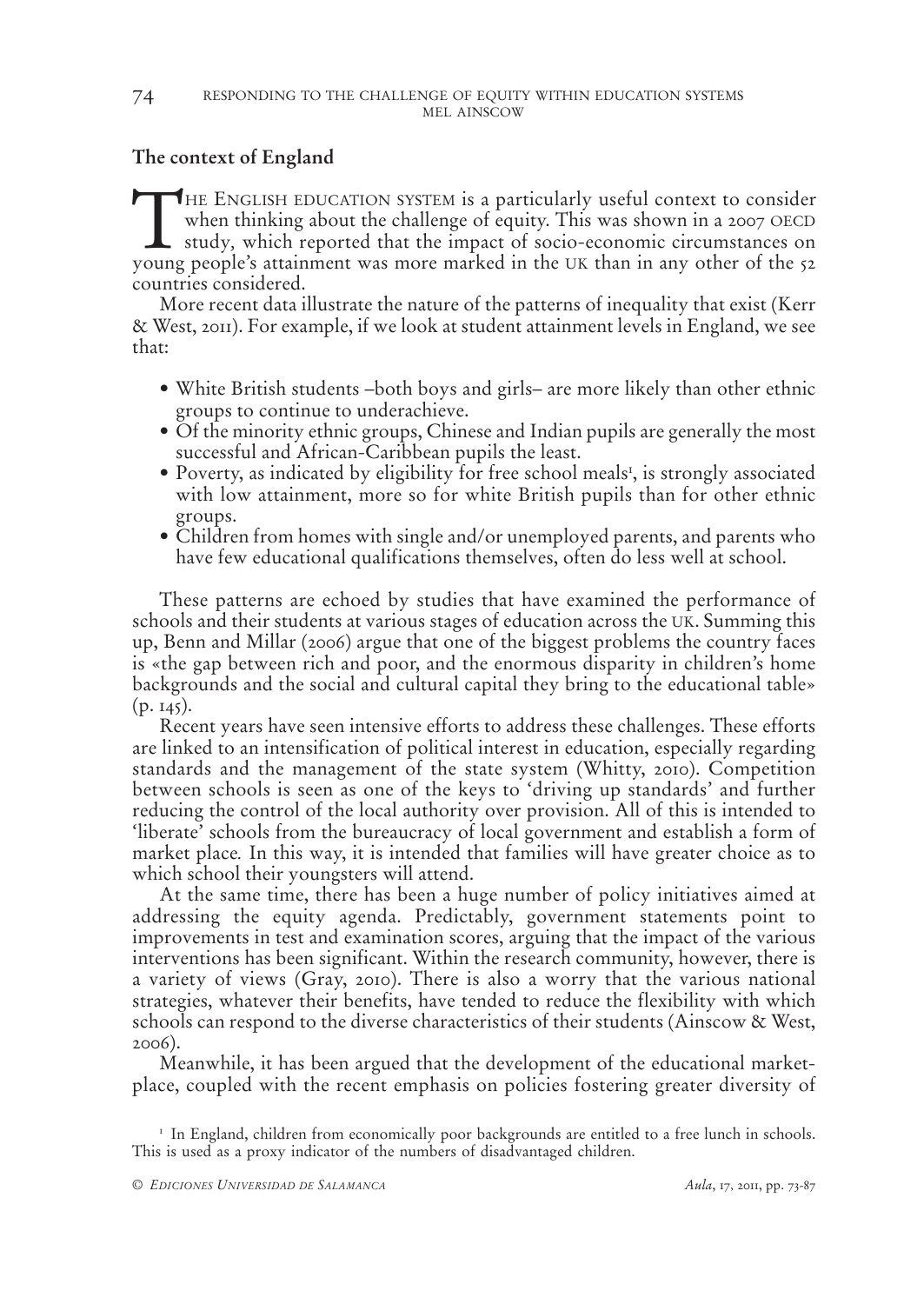schools, has created a quasi-selective system in which the poorest children, by and large, attend the lowest-performing schools (Ainscow *et al.*, 2007). Consequently, the least advantaged schools fall progressively further and further behind their highperforming counterparts. In terms of these effects, through selective advantaging and disadvantaging of schools, it can be argued that the policies that have generally led to increased standards, have also increased, rather than decreased, disparities in education quality and opportunity between advantaged and less privileged groups. The policy priority, therefore, is to find ways of continuing to improve the education system but in a way that fosters equity.

### **City Challenge**

Over the last three years I have led a major educational initiative that sets out to address this important policy agenda across ten local authorities<sup>2</sup> in England. Known as the Greater Manchester Challenge, the project has involved a partnership between national government, local authorities, schools, leaders, teachers and other stakeholders, and has had a government investment of around  $\epsilon$ <sub>50</sub> million. The decision to invest such a large budget reflected a concern regarding educational standards in the region, particularly amongst children and young people from disadvantaged backgrounds. The approach adopted was influenced by an earlier initiative in London (Brighouse, 2007).

The Greater Manchester city region is home to a population of 2.5 million people and has over 600,000 children and young people. Across the region, there are approximately 1,000 schools and colleges. The area is diverse in a range of ways, with very high levels of poverty. Children and young people come from a range of ethnic and cultural backgrounds, with a high proportion whose families have Asian heritage. Nearly 16% have a first language other than English.

The overall aims of the Challenge are to raise the educational achievement of all children and young people, and to narrow the gap in educational achievement between learners from disadvantaged backgrounds and their peers. The vision, which was developed through extensive consultation and agreed with representatives of the ten partner local authorities, attempts to draw stakeholders together around the common purpose of making sure that *all* children and young people: have high *Aspirations* for their own learning and life chances; are ensured *Access* to high quality educational experiences; and *Achieve* the highest possible standards in learning. These ambitious goals (known as the 'Three As') necessitate reforms at all levels of the education service. This being the case, the aim is to encourage experimentation and innovation, rather than simply doing more of the same.

The Challenge also sets out to take advantage of new opportunities provided as a result of adopting an approach that draws on the strengths that exist in different local authorities. These include possibilities for: tackling educational issues that cut across local authority boundaries (such as, declining school performance at the secondary school stage, the development of personalised 14-19 learning pathways); linking

<sup>&</sup>lt;sup>2</sup> There are 152 English local authorities. They are democratically accountable for providing a range of services for their local communities, including education. The ten local authorities in Greater Manchester are: Bolton, Bury, Oldham, Manchester, Rochdale, Salford, Stockport, Tameside, Trafford and Wigan.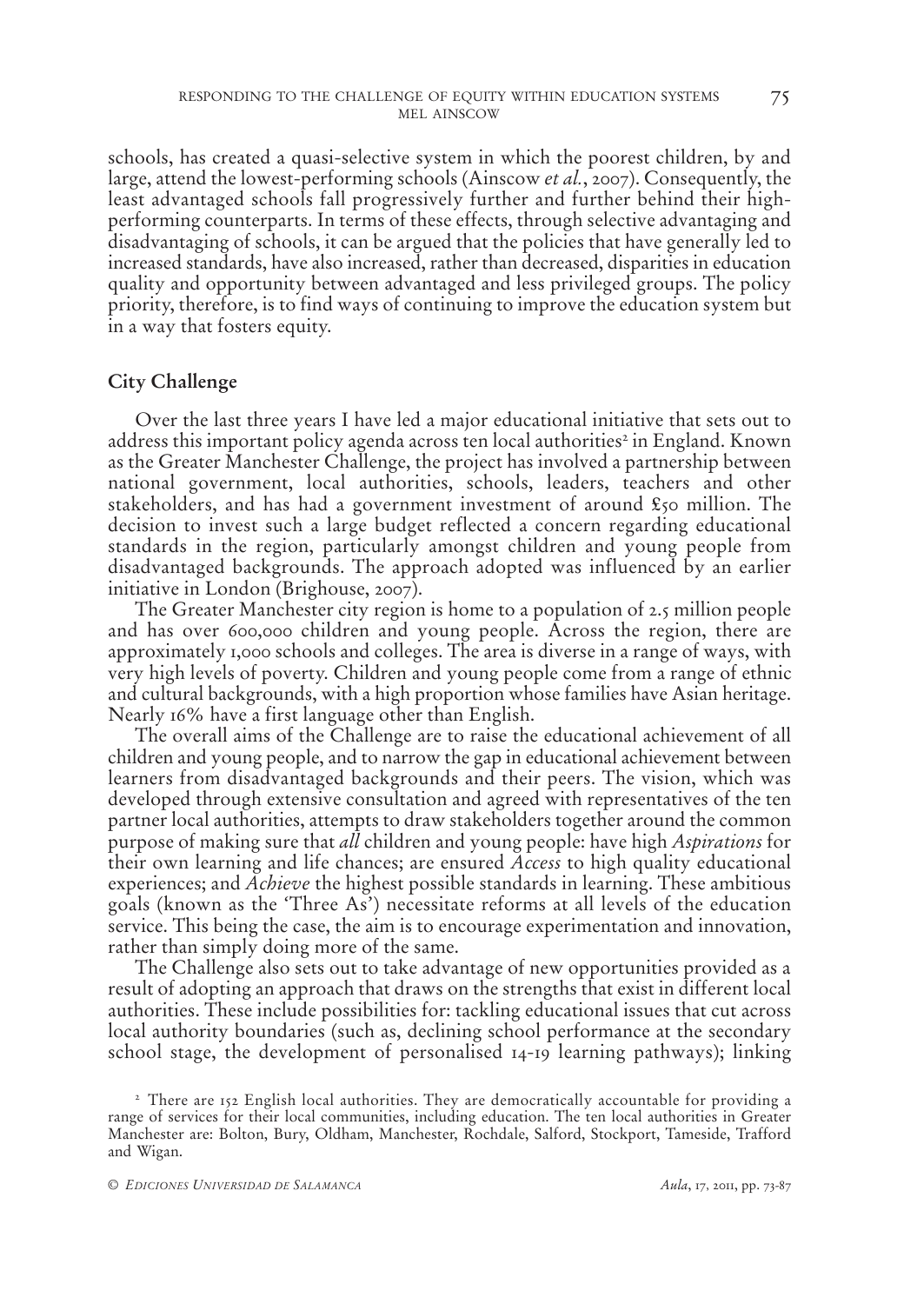educational issues to broader social and economic agendas (such as, population mobility, employment, transport, housing, community safety, health), none of which respect local authority boundaries; and the freer exchange of expertise, resources, and lessons from innovations across the region, not least through the linking of schools and colleges in different local authorities.

The impact of all of this has been significant in respect to overall improvements in test and examination results. So, for example, Greater Manchester primary schools now outperform national averages on the tests taken by all English children. And, in the public examinations taken by all young people at 16, in 2010 secondary schools in Greater Manchester improved approximately three times faster than schools nationally. Significantly, the greatest improvements occurred in those schools serving the most disadvantaged communities.

It is, of course, difficult to make causal claims in respect to the factors have led to these improvements – as is the case with most educational and social science research. However, if indicators point in a positive direction in relation to intended purposes (i.e. more involvement in particular Challenge activities associated with improved outcomes), a fair degree of confidence in any interpretations can be made and can be seen as evidence of impact.

Taking this position, the evidence we have suggests that two overall factors that have contributed to the improvements:

- Increased collaboration within the education system, such that the best practices are made available to a wider range of children and young people; and
- The active involvement of community partners, including local businesses, universities and colleges, faith groups, voluntary organisations, academy sponsors and the media.

In what follows I explain in more detail the strategies that have been used.

#### **Moving knowledge around**

The Challenge strategy emerged from a detailed analysis of the local context, using both statistical data and local intelligence provided by stakeholders. This drew attention to areas of concern and helped to pinpoint a range of human resources available within the context of Greater Manchester that could be mobilized in order to support improvement efforts. Recognising the potential of these resources, it was decided that networking and collaboration –within and across schools– should be the key strategies for strengthening the overall improvement capacity of the system.

This approach builds on our earlier research evidence which suggests that, under appropriate conditions, greater collaboration within schools is a means of fostering improvements (West, Ainscow & Stanford, 2005); and that collaboration between differently-performing schools can reduce polarization within education systems, to the particular benefit of learners who are performing relatively poorly (Ainscow, 2010; Ainscow & Howes, 2007; Ainscow, Muijs & West, 2006; Ainscow & West, 2006). It does this by both transferring existing knowledge and, more importantly, generating context specific new knowledge.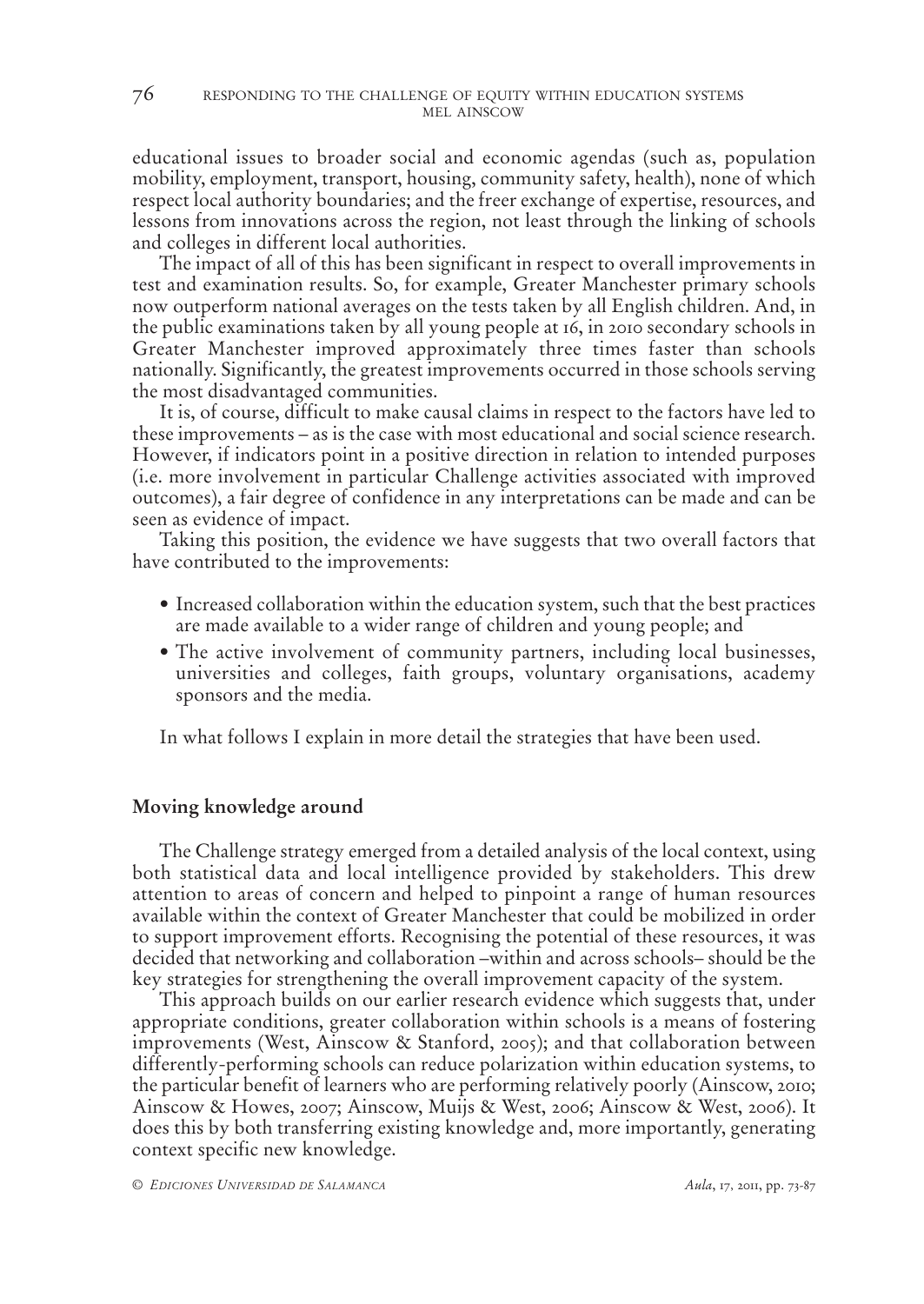With this in mind, during the first year of the Challenge various initiatives were taken to move knowledge around. The ways in which these activities were intended to be linked are summarized in Figure 1.



FIGURE 1. The elements of the Greater Manchester Challenge strategy.

Initially, arrangements were facilitated by the small team of Challenge Advisers but they are now mainly led by head teachers. In what follows I summarise the elements of the strategy.

**Families of Schools.** In an attempt to engage all schools in the city region in processes of networking and collaboration, Families of Schools were set up, using a data system that groups schools on the basis of the prior attainment of their pupils and their socio-economic home backgrounds. There are 58 primary Families and 11 secondary, each of which has between twelve and twenty schools from different local authorities. The strength of this approach is that it groups together schools that serve similar populations whilst, at the same time, encouraging partnerships amongst schools that are not in direct competition with one another because they do not serve the same neighbourhoods.

Figure 2 is a graph taken from the Families of Schools data system. It illustrates how schools within a Family can be compared in terms of the overall attainment levels of their students (i.e. the horizontal axis) and the improvements that have occurred over the previous three years (i.e. the vertical axis). So, for example, in this example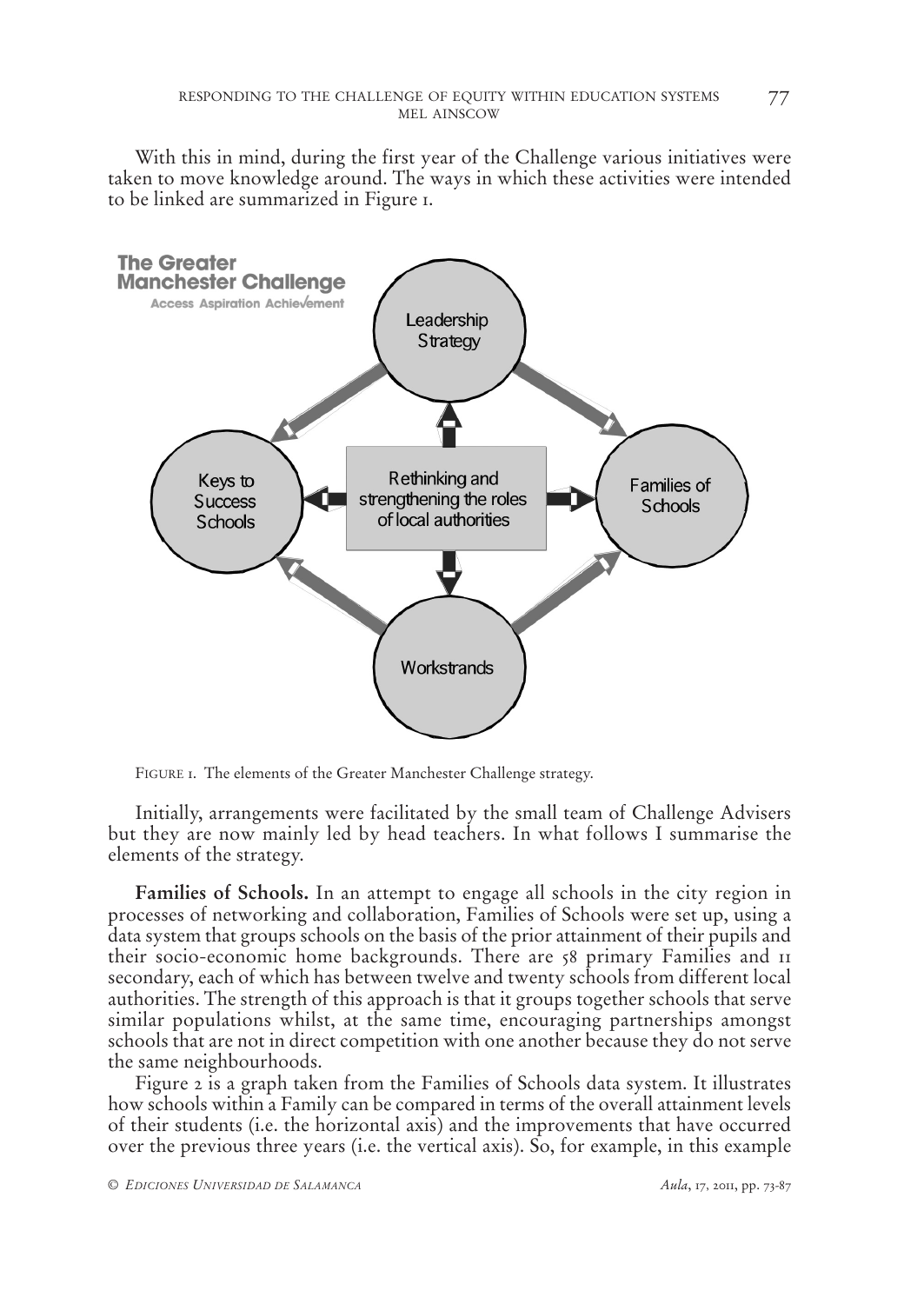(which is for secondary Family 6), why does school number 1 seem to be doing so poorly compared with schools 15 and 98?

The varied performance amongst Family members offers possibilities for using differences as a resource to stimulate the sharing of expertise and joint efforts to innovate in order to: improve the performance of every school; increase the numbers of outstanding schools; reduce the gap between high and low performing groups of learners; and improve outcomes for particular vulnerable groups of learners.



FIGURE 2. Data display for Family 6 (secondary schools).

We have found, however, that for this to happen schools have to dig more deeply into the comparative data in order to expose areas of strength that can be used to influence performance across their Family; whilst also identifying areas for improvement in every school. In so doing, they must be wary of the dangers associated with what Simon (1978) refers to as 'satisficing'. Put simply, this involves attempts to meet criteria for adequacy, leading to an acceptance of a satisfactory outcome, rather than aiming for the best possible level of improvement.

With this in mind, the average performance for each Family –both in terms of overall attainment and recent improvement trends– provides a benchmark against which overall goals for each of the partner schools can be set. At the same time, the analysis of data with regard to sub-groups of pupils (e.g. boys and girls; those from ethnic minorities) and different subject areas also enables a Family to work on the issue of within-school variation. The collective goal must then be to move all of the Family members in a 'north-easterly' direction on the performance graph.

In thinking about how to make this happen, we have found that it is important to be sensitive to the limitations of statistical information. What brings such data to life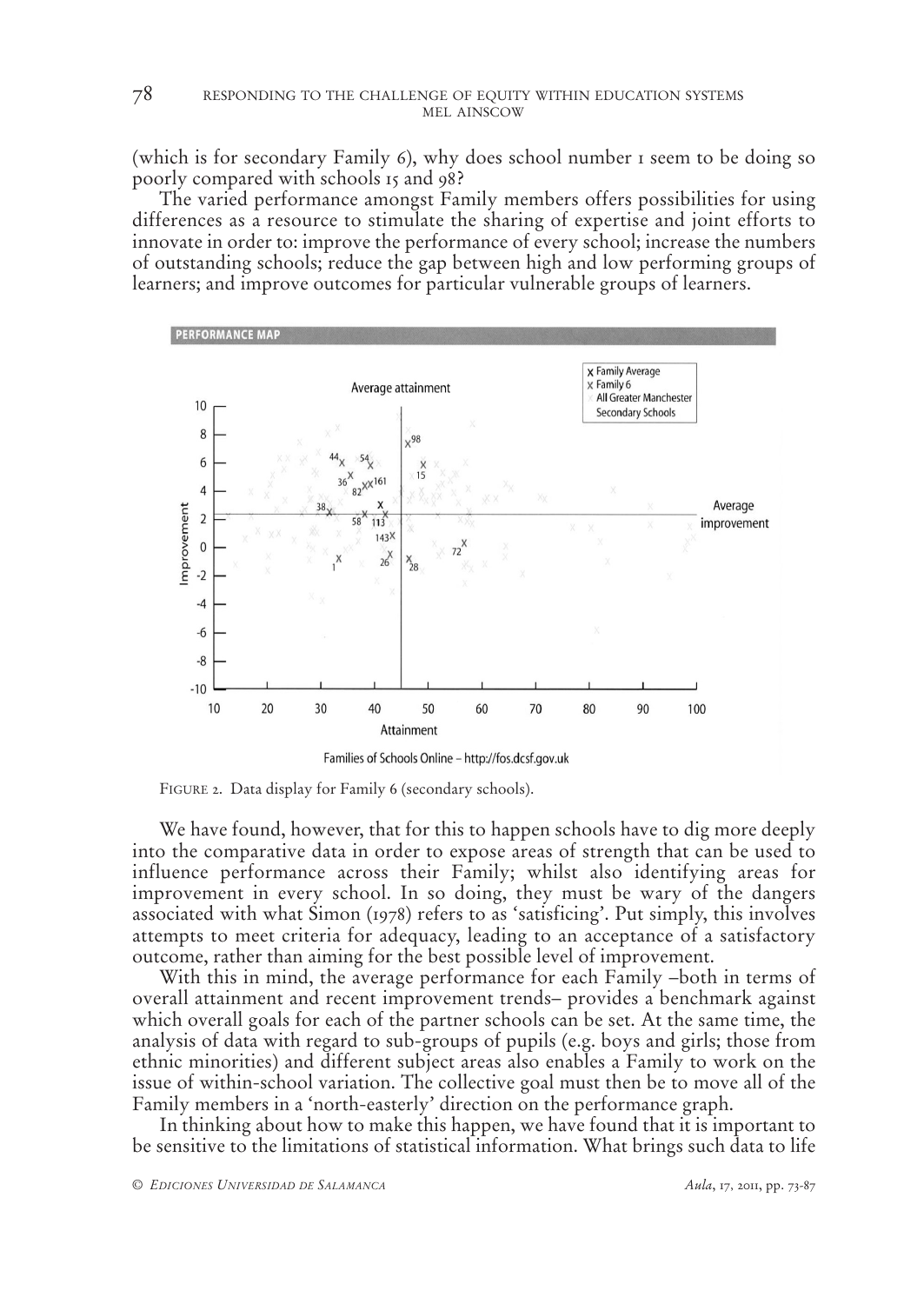is when 'insiders' start to scrutinise and ask questions as to their significance, bringing detailed experiences and knowledge to bear on the process of interpretation. The occasional involvement of colleagues from partner schools can deepen such processes, not least because of the ways in which they may see things, or ask questions, that those within a school may be overlooking.

Even then, there are still limitations that need to be kept in mind. Statistics provide patterns of what exists: they tell us what things are like but give little understanding as to why things are as they are, or how they came to be like that. This is why qualitative evidence is needed to supplement statistical data. For example, there is increasing evidence that mutual observation amongst colleagues and listening to the views of learners can be a powerful means of challenging thinking and provoking experimentation (Ainscow, Booth & Dyson, 2006). Again here, there is potential for schools to support one another in collecting and engaging with such evidence in a way that has the potential to make the familiar unfamiliar.

Led by headteachers, the Families of Schools are proving to be successful in strengthening collaborative processes within the city region. For example, primary schools in one Family are working together to strengthen leadership in each school. This has included head teachers visiting one another to carry out 'learning walks'. Eight schools in another primary Family identified a shared desire to build stronger relationships with the children's families – for example, parents of children with English as an additional language where there were communication issues, or groups of pupils with lower attendance.

In the secondary sector, schools within one of the Families have been using a web based system where students can showcase their work via podcasts, videos and blogs, allowing teachers, parents and students from their own and other schools to view and comment on their efforts. Talking about his school's involvement, a highly respected secondary headteacher commented*,* «This is the most powerful strategy for school improvement I have experienced».

Our monitoring of the work of the Families of Schools points to the following conditions that lead to the greatest impact on student achievement:

- There is a collective commitment to improve the learning of every pupil, in every school in the group.
- The schools analyse statistical data, using professional insights in order to identify areas that need addressing.
- In the same way, schools pinpoint expertise within the schools that can be used to address these concerns.
- Collaborative activities involve people at different levels, including, in some instances, children and young people.
- A small number of head teachers take on the role of leading these collaborative activities.

In moving collaboration forward in a way that supports the development of all schools and students within a Family, shared leadership is a central driver. This requires the development of leadership practices that involve many stakeholders in collectively sharing responsibility. Often this necessitates significant changes in beliefs and attitude, and new relationships, as well as improvements in practice. The goal,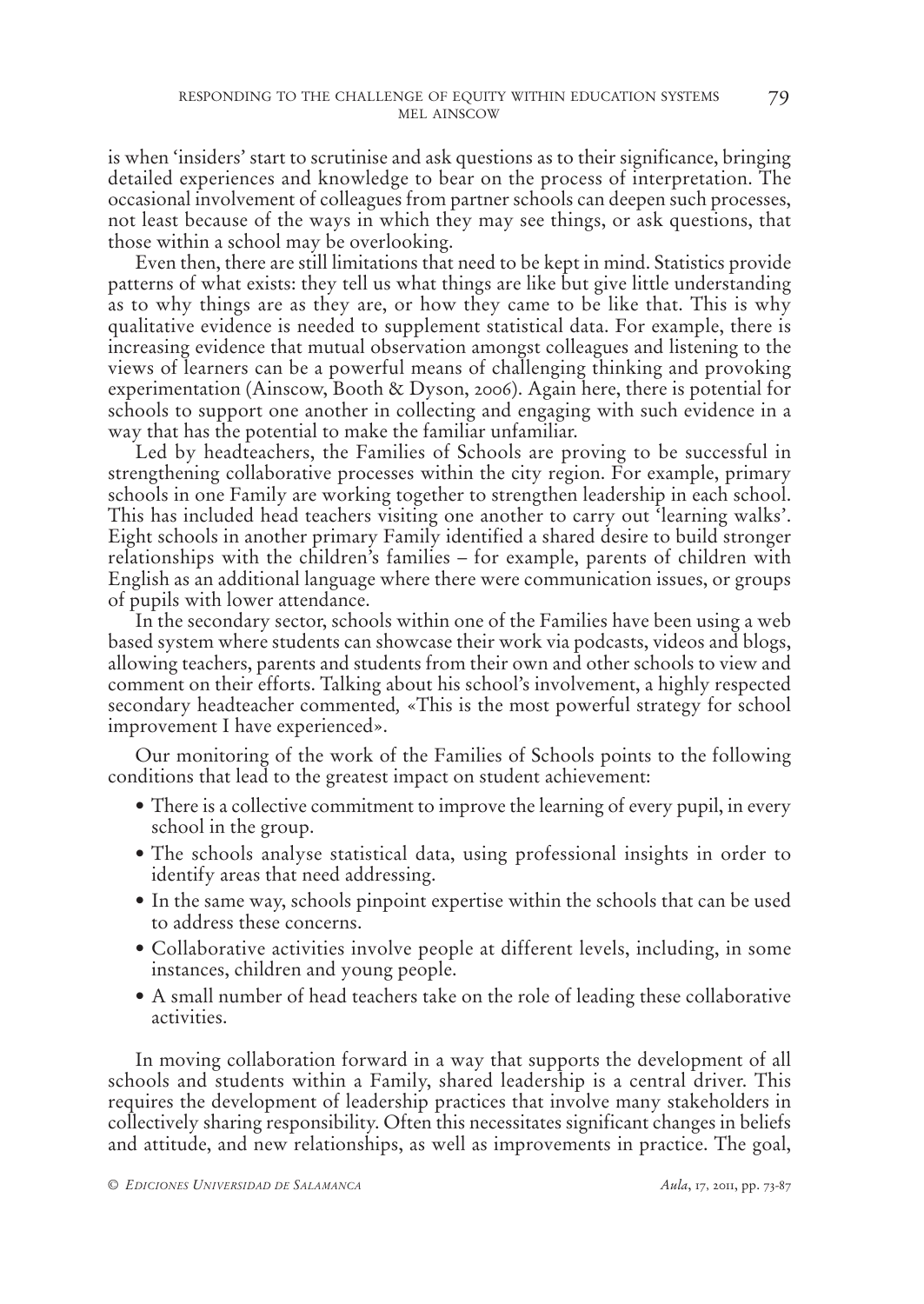however, must be to ensure that collaboration is between school communities, and not restricted to head teachers, not least because arrangements that rely on one person are unlikely to survive the departure of those individuals who brokered them.

**Keys to Success.** In terms of schools working in highly disadvantaged contexts, evidence from the Challenge suggests that school-to-school partnerships are the most powerful means of fostering improvements. Specifically, what we refer to as the Keys to Success programme has led to striking improvements in the performance of some 160 schools facing the most challenging circumstances. There is also evidence that the progress that these schools have made has helped to trigger improvement across the system.

What happened in each of these schools is unique, based on a detailed analysis of the local context and the development of an improvement strategy that fitted the circumstances. However, a common feature was that their progress was achieved through carefully matched pairings of schools that cut across local authority boundaries.

Sometimes these involved what seem like unlikely partners. For example, a highly successful school that caters for children from Jewish Orthodox families worked with an inner city primary school –the largest primary school in the city region– to develop more effective use of assessment data, and boost the quality of teaching and learning. This school has a very high percentage of Muslim children, many of whom learn English as an additional language. Over a period of 18 months, the partnership contributed to significant improvements in test results, and throughout the school the majority of students are now reaching national expectations for their ethnic groups. It also led to a series of activities around wider school issues, such as the creative arts, where the two schools shared their expertise. The headteacher of the Jewish school commented: «It's been a totally positive experience, built on mutual respect. This is a great school and the learning is definitely a two-way process».

Another partnership involved a primary school that has developed considerable expertise in teaching children to read, supporting a secondary school in another local authority where low levels of literacy have acted as a barrier to student progress. Describing what had happened, the head of the primary school commented: «Together we have developed the use of a letters and sounds phonics strategy to support improvements in literacy among the three lowest English sets in Year 7, including pupils with special educational needs. We had seen real impact using a more multi-sensory approach to the teaching of phonics within in our own school and I couldn't see any reason why it shouldn't be used to similar effect with older pupils». She went on to talk with enthusiasm about the professional development opportunities all of this had provided for her own staff.

Another example involved an outstanding grammar school<sup>3</sup> for girls that partnered a low performing inner city comprehensive in another local authority. The impact on attendance, behaviour and examination results have been remarkable. Reflecting on this, the head teacher of the grammar school says, «I spend about three days a week at the school and one of my assistant heads works 50% of the time with the senior leadership team to build capacity. It was apparent from the outset that the team had

<sup>&</sup>lt;sup>3</sup> Grammar schools select academically students at the age of eleven. In general they do not tend to cater for young people from economically disadvantaged backgrounds.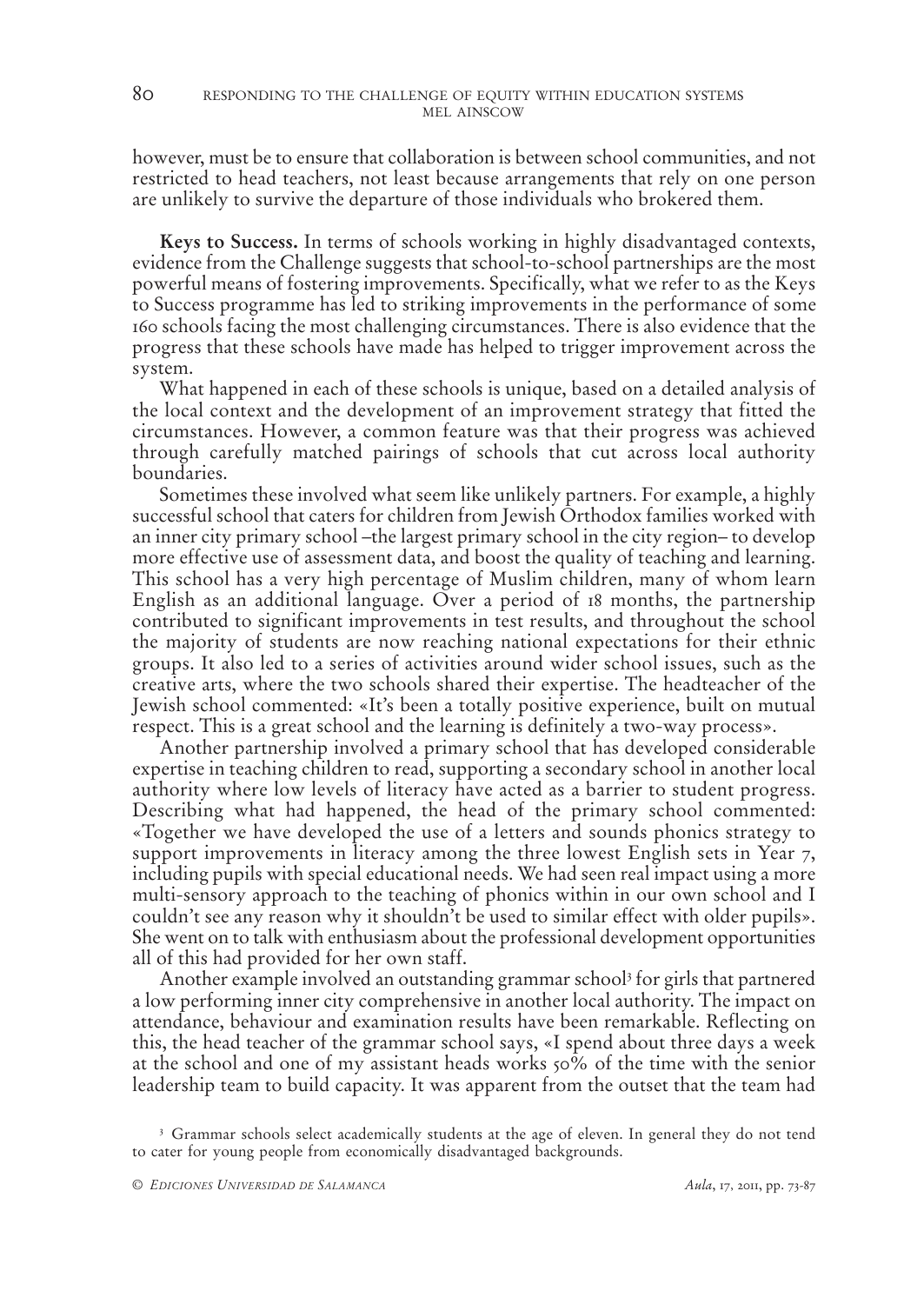the skills to move the school forward but its members were not forged into a team and were not made accountable». She also commented on the benefits gained for her own school.

As these examples show, the evidence is that such arrangements have had a positive impact on the learning of students in both of the partner schools. This is a highly significant finding in that it draws attention to a way of strengthening relatively low performing schools that can, at the same time, help to foster system wide improvements. It also offers a convincing argument as to why a relatively strong school should support other schools. Put simply, the evidence is that by helping others you help yourself.

Whilst increased collaboration of this sort is vital as a strategy for developing more effective ways of working, the experience of Greater Manchester shows that it is not enough. The essential additional ingredient is an engagement with evidence that can bring an element of mutual challenge to collaborative processes.

We have found that evidence is particularly essential when partnering schools. School collaboration is at its most powerful where partner schools are carefully matched and know what they are trying to achieve. Evidence also matters in order that schools go beyond cosy relationships that have no impact on outcomes. Consequently, schools need to base their relationships on evidence about each other's strengths and weaknesses, so that they can challenge each other to improve.

In order to facilitate this kind of contextual analysis, strategies and frameworks have been devised to help schools to support one another in carrying out reviews. In the primary sector, this involves colleagues from another school acting as critical friends to internally driven review processes; whilst in secondary schools, subject departments have been involved in 'deep dives', where skilled specialists from another school visit to observe and analyse practice in order to promote focused improvement activities.

The power of these approaches is in the way they provide teachers with opportunities to have strategic conversations with colleagues from another school. For example, in one primary school they helped senior staff raise pupil attainment and build leadership capacity. The school was judged satisfactory with good features as a result of an inspection in 2007, but the following year its test scores in mathematics dipped dramatically. Eighteen months after enlisting support from another school, attainment was significantly higher. «The rise in standards», says the head teacher, «is largely down to quality conversations between senior leaders at our school and another primary school in the neighbouring borough. This has reinvigorated leadership, helped set direction and boosted confidence going forward». In describing her involvement, the head teacher of the partner school explained: «I feel my school has benefited a great deal too. The main impact has been for me and the senior leadership team, as I have been able to have challenging and confidential discussions about the strategic direction of the school and make changes in the way members of the leadership team work together. This has, in turn, given me the confidence to distribute leadership more effectively and delegate with confidence».

**The Leadership Strategy.** Within the Greater Manchester Challenge, head teachers are seen as having a central role as system leaders. The good news is that our experience suggests that many successful head teachers are motivated by the idea of taking on system leadership roles.

Reflecting on his experience of working as a system leader, one head teacher commented: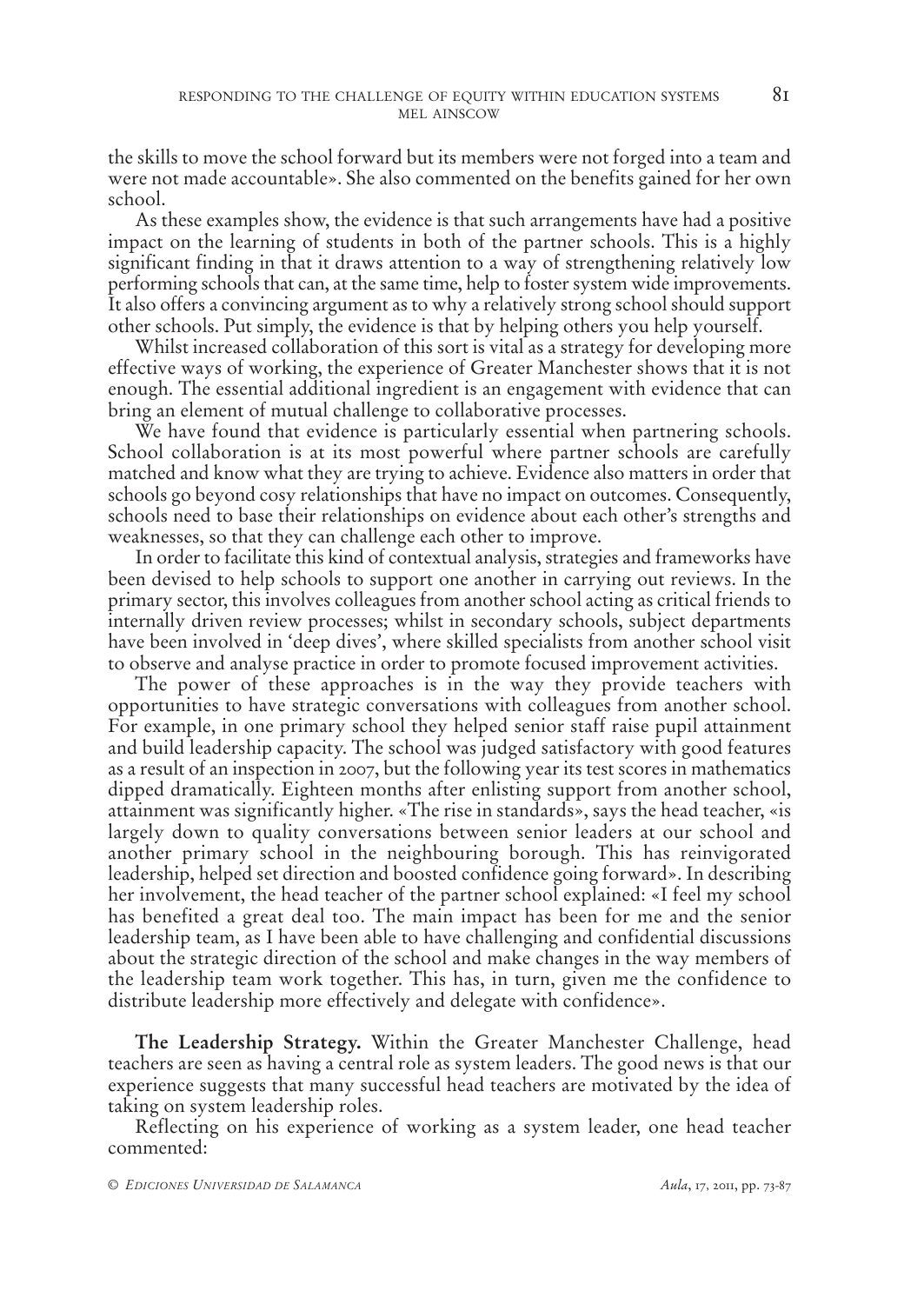#### 82 RESPONDING TO THE CHALLENGE OF EQUITY WITHIN EDUCATION SYSTEMS MEL AINSCOW

I have a strong conviction that impact is maximized through a willingness to learn oneself when giving support and to ensure that, at all times, the client school is at the centre. In other words, no matter how experienced or skilled you might believe yourself to be, it is important to be flexible and meet the school where it is at – rather than to go in with a «template» of answers. To do this, strong, professional and objective relationships have to be established with all key players you are working with and supporting.

Another head teacher explained that, for her, the key to successful partnership working across schools is mutual trust and an understanding that there are opportunities for the development for both schools. She explained, «It's just about working together to try to support each other and making sure we are doing something really useful, not just reinventing the same thing». Using the image of an orchestra, she added, «The school's own staff are the principle instruments, the external partners are just helping with the conducting».

We now have some 150 or so outstanding head teachers who are designated as system leaders<sup>4</sup> . Increasingly they are driving forward improvement efforts across the city region. In addition to their involvement in the partnerships set up to support Keys to Success schools, they have explored other mechanisms for making better use of the expertise that exists within the schools.

One important strategy to facilitate the movement of expertise has been provided through the creation of various types of hub schools. So, for example, there are hub schools which provide specialist support for pupils with English as an additional language (EAL). These schools have all engaged enthusiastically in the process of sharing practice, not least through workshops they led at a conference attended by over 200 practitioners from across the region. Many of these schools also receive visits from colleagues in other schools, run seminars and shared resources electronically.

Similarly, there are what are called teaching schools<sup>5</sup> that provide highly regarded professional development focused on bringing about improvements in classroom practice. So far over 1,000 teachers from across the city region have taken part in these programmes that involve powerful adult learning strategies, such as the modeling of effective classroom techniques, practice and feedback, and peer coaching. Once again, here, there is strong evidence of mutual benefit in this approach – it has had a positive impact on the quality of classroom practice and student learning, in both the schools receiving support and within the teaching schools themselves.

Other hub schools offer support in relation to particular subject areas, and in responding to groups of potentially vulnerable groups, such as those with special educational needs. In this latter context, a further significant development has involved new roles for special schools in supporting developments in the mainstream.

**The Work Strands.** In talking about the various strategies for moving knowledge around, many head teachers report that it has been important that the partnerships involve schools from different local authorities. Indeed, one head commented that, for him, all of this had been a 'game-changer'. This suggests that cross-border

<sup>4</sup> This is now part of a national scheme where outstanding head teachers are designated as National or Local Leaders of Education. As such, they are expected to provide support to other schools. They receive additional training in relation to their support roles.

<sup>5</sup> Teaching schools are seen as having a similar role as teaching hospitals. On the basis of the excellent practice that exists, they offer professional development to staff from other schools. This approach, which was developed within City Challenge, is now part of national policy.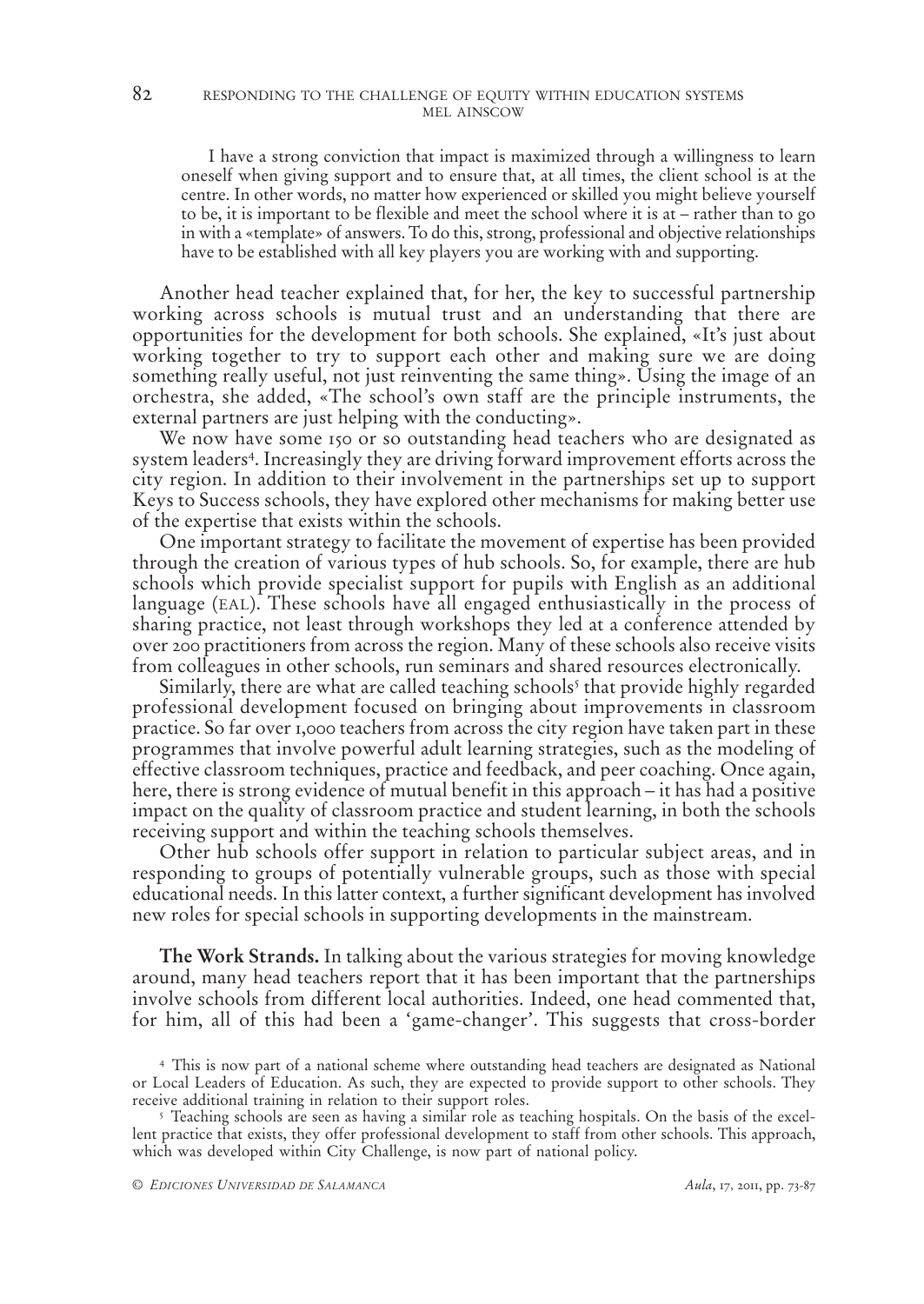collaboration can provide a mechanism for encouraging innovation, although we have noticed that, sometimes, it can simply lead to time consuming meetings that have little direct impact on learners in classrooms.

Within Greater Manchester, we introduced a series of what we refer to as work strands in an attempt to use cross-border collaboration to inject further innovation and pace into the system. Each of these initiatives is led by one of the local authority partners and focuses on educational issues facing all local authorities, linking improvement efforts to broader social and economic agendas.

In some instances the work strands have proved to be effective in facilitating the exchange of expertise, resources, and lessons from innovations across the city region in relation to issues such as: raising aspirations, strengthening the contributions of governors, and closing the gap between high and low achieving groups of students. Importantly, they have led to the involvement of community partners, local businesses, universities and media organizations.

For example, the four universities in Greater Manchester are working together on a project known as 'Higher Futures for You'. The overall aim is to raise self belief and aspirations amongst primary school children from disadvantaged backgrounds. Through carefully orchestrated visits to local places of employment, pupils are helped to understand the career opportunities that are available to them. During a final workshop, the children share their knowledge with members of their families. This initiative, which aims to work with 200 primary schools, was originally developed by the head teacher of one school. Through the Challenge, this creative project now reaches many more children and families.

Another of the work strands set out to explore the use of learner voice as a strategy for re-thinking what schools offer to their students. In carrying out this work a partnership was developed with the Institute for Citizenship, an independent charity that promotes democratic citizenship and citizenship life skills. This led to an additional focus on the experience of young people outside of school. As a result, schools across Greater Manchester have collaborated in addressing the question: *In developing children as participative citizens in designing the way things are in school, can we achieve greater civic participation beyond school?* The schools involved have been enthused by the opportunity provided, and have been committed to widen and deepen the involvement of students (and parents).

In another experimental initiative, 16 students from disadvantaged backgrounds have shared jobs in three major companies. Each student attended their internship one day per week throughout the year and caught up with missed schoolwork during the rest of the week. The evidence suggests that parents were very positive once they saw the impact on children's social skills in their home environment. Meanwhile, within school, aspirations changed, so did attitudes to catch up on missed school work, as the students made links between a good career and attaining targets at school. There was evidence, too, of shifts in aspirations; for example, from mechanic to engineer, childcare to business, and 'don't knows' to IT and Law. The approach is now being developed in five more schools, across three of the local authorities, involving 40 students and seven other business organisations.

**Rethinking the roles of local authorities.** The creation of a system for improvement that is driven by schools themselves, and that involves cooperation between schools and other community organisations, begs questions regarding the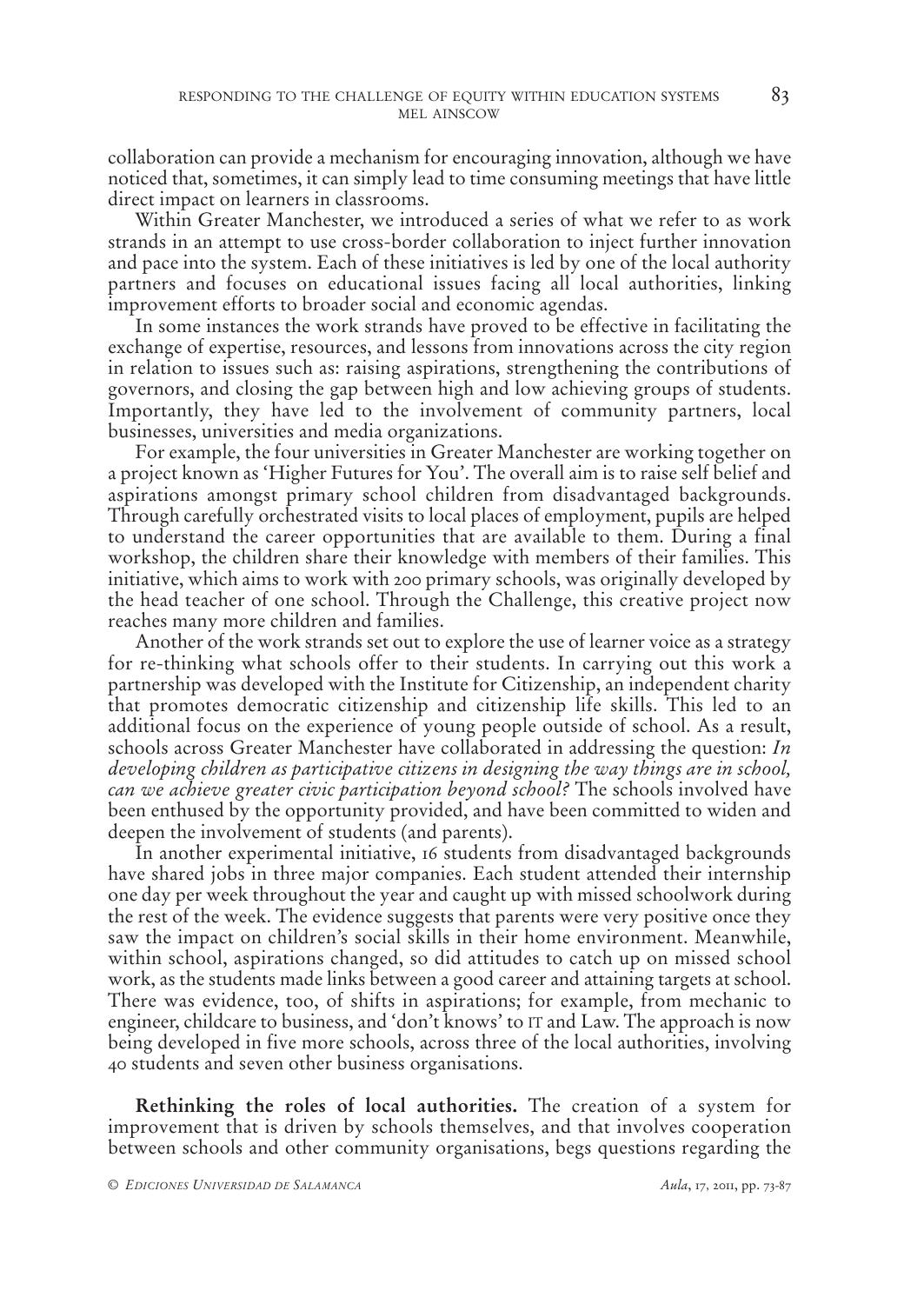roles of local authorities. Indeed, it raises the possibility that the involvement of a middle level administrative structure may not even be necessary.

The experience of Greater Manchester suggests that local authority staff can have an important role to play, not least in acting as the conscience of the system – making sure that all children and young people are getting a fair deal within an increasingly diverse system of education. In order to do this they need to know the big picture about what is happening in their communities, identifying priorities for action and brokering collaboration*.*

This has required significant structural and cultural changes, with local authorities moving away from a 'command and control' perspective, solely focused within their own boundaries, towards one of 'enabling and facilitating' collaborative action across the city region. At times, local authority colleagues have found these changes challenging, particularly during a time of reducing budgets. The strengthening of cross-border cooperation at many levels has provided contexts within which mutual support can be provided in addressing these challenges.

Through the Challenge, greater collaboration has been achieved across the ten partner local authorities. In this way, officers and support staff at various levels have been able to assist one another in addressing new policy demands. In some instances, local authorities have been supported by experienced consultants in carrying out thorough reviews of their school improvement arrangements. Encouragement for these radical changes has been provided by the Chief Executives of the ten local authorities, who see further improvements in their school systems as a key element of their overall strategy for the economic and social development of the city region.

#### **Drawing out the lessons**

So, what can we learn from this ambitious and complex project? In particular, what does it suggest about how to develop education systems that are effective for all young people, particularly those from less advantaged backgrounds?

A useful theoretical interpretation that can be made of the strategies I have summarized is that, together, they have been successful in strengthening social capital. In other words, they have helped to establish pathways through which good practice can spread.

Drawing on ideas from various international projects, Mulford (2007) defines social capital in terms of the groups, networks, norms, and trust that people have available to them for productive purposes. He goes on to suggest that by treating social relationships as a form of capital, they can be seen as a resource, which people can then draw on to achieve their goals.

In recent years, the work of Putnam (2000) has been most influential in making the idea of social capital a focus for research and policy discussion. In so doing, he has demonstrated how it can help to mitigate the insidious effects of socioeconomic disadvantage. Writing about the United States, he states that «what many highachieving school districts have in abundance is social capital, which is educationally more important than financial capital» (p. 306).

The evidence I have summarized in this paper suggests six interconnected strategies that have helped to foster stronger social capital across the city region. More specifically, these strategies facilitate the sorts of mutual benefit that I have described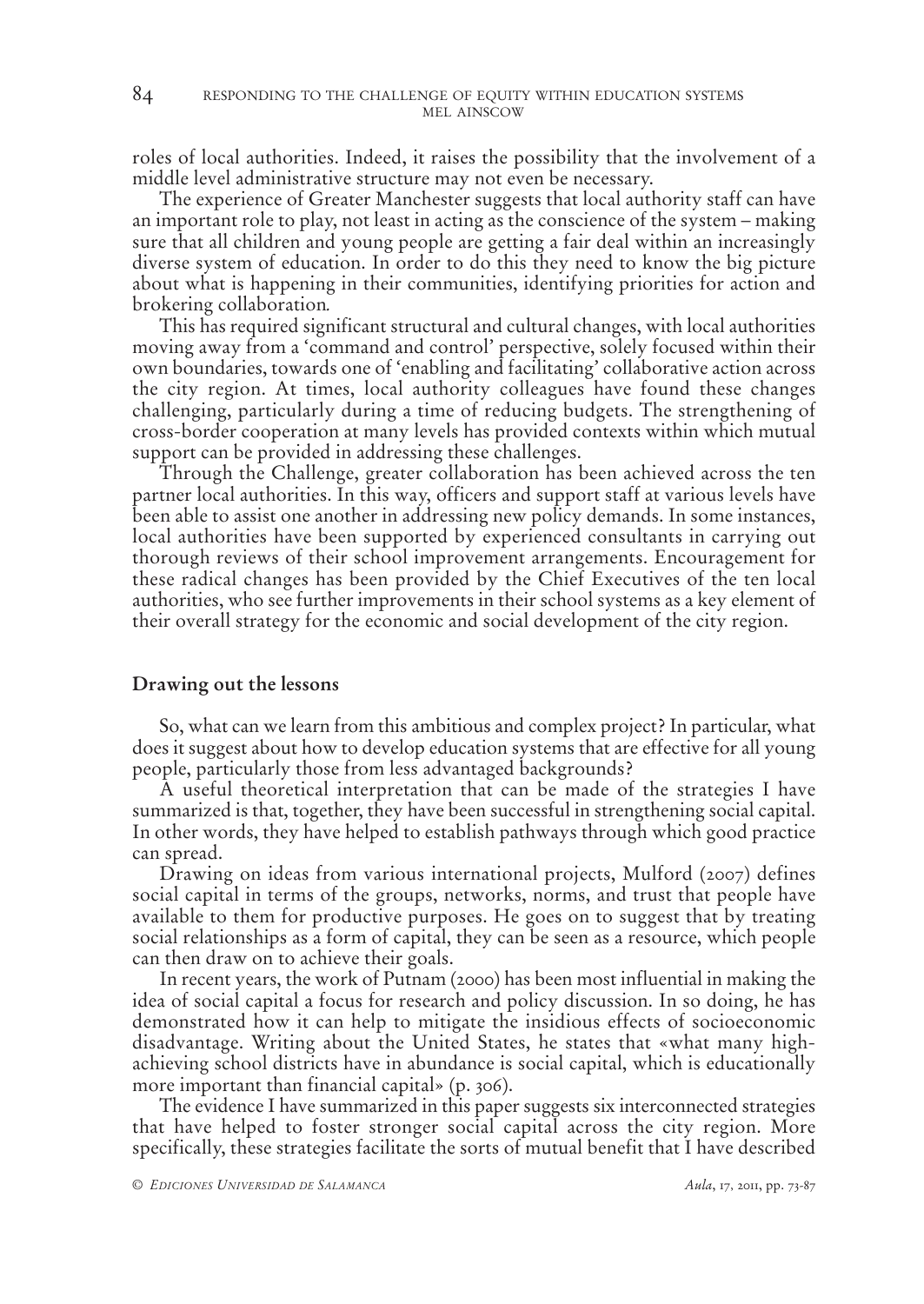when schools learn how to learn from one another. In this sense, they provide the basis for what Hargreaves (2010) describes as a 'self improving school system'.

The strategies are as follows:

- 1. **Realising untapped potential.** We have found that schools have considerable expertise that can be used to improve themselves – *the development of new working relationships have helped to mobilise this potential.*
- 2. **Using evidence as a catalyst.** A sharp analysis of evidence has led to the identification of issues that need urgent attention and the human resources to support improvement efforts in relation to these issues – *this has had to be responsive to changing circumstances.*
- 3. **School-to-school collaboration.** As I have explained, we have strong evidence that school partnerships have been the most powerful means of fostering improvements, particularly in challenging circumstances – *however, this has had to be coordinated and monitored sensitively.*
- 4. **Cross-border collaboration.** This has provided an effective mechanism for encouraging innovation at various levels of the system – *it has not, however, proved to be effective in relation to some policy areas.*
- 5. **System leadership.** Many successful head teachers have been motivated by the idea of taking on improvement roles with other schools – *their involvement has had to be encouraged, monitored and supported.*
- 6. **Rethinking the roles of local authorities.** Staff from local authorities have had an important role in monitoring developments, identifying priorities for action and brokering collaboration – *this has required new thinking and practices.*

As far as Greater Manchester is concerned, the urgent task now is to use these six strategies to ensure continuing improvement beyond the period of the Challenge. With this in mind, an 'agency' is being developed that will take on the role of coordinating cross-border school-to-school partnerships. Led by a group of 18 outstanding head teachers, it is representative of the different types of school and local authorities.

In moving forward, the success of the strategies I have described provides grounds for optimism. At the same time, it is important to recognise that the gains made have been hard won, and often they remain fragile and could easily be lost. It must also be remembered that, despite these overall improvement, the school system continues to let down significant numbers of learners. Consequently, ways have to be found to maintain the momentum, focusing on high leverage activities (Ainscow, 2005); i.e. actions that are likely to have a direct and powerful impact on the learning of children and young people.

## **Wider implications**

In thinking about how the six strategies might be used more widely it is essential to recognise that they do not offer a recipe that can be simply lifted and transferred to other contexts. Rather, they offer an approach to improvement that uses processes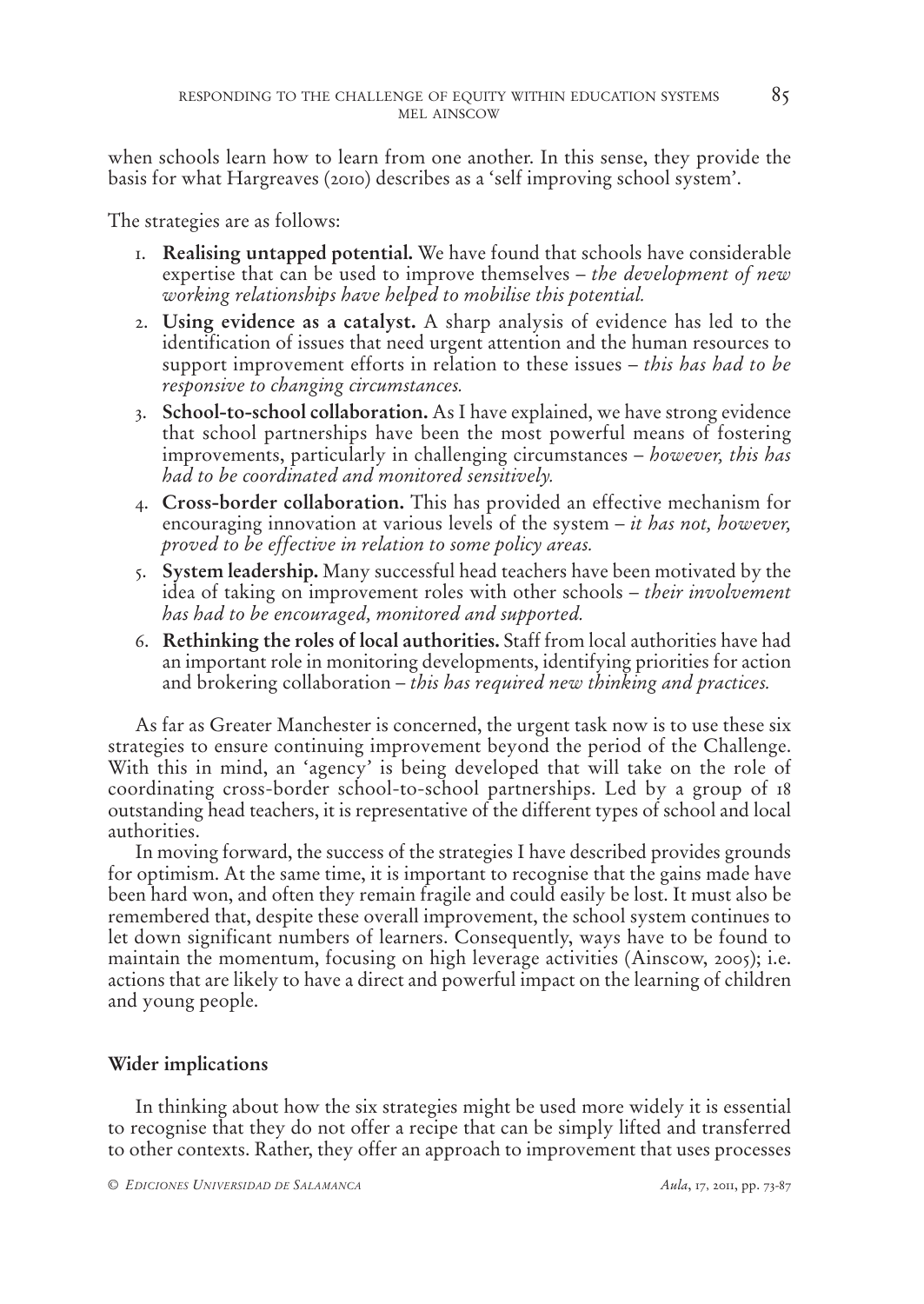of contextual analysis in order to create strategies that fit particular circumstances. What is also distinctive in the approach is that it is mainly led from within schools, with head teachers and other senior school staff having a central role as system leaders.

All of this has implications for the various key stakeholders within education systems. In particular, teachers, especially those in senior positions, have to see themselves as having a wider responsibility for all children and young people, not just those that attend their own schools. They also have to develop patterns of working that enable them to have the flexibility to cooperate with other schools and with stakeholders beyond the school gate.

It means, too, that those who administer area schools systems have to adjust their priorities and ways of working in response to improvement efforts that are led from within schools. With this in mind, they need to collaborate in exploring the implications, supporting one another in moving thinking and practice forward – and, in so doing, exploring where collaboration could also offer efficiencies in relation to the use of human resources.

It has to be recognised, however, that closing the gap in outcomes between those from more and less advantaged backgrounds will only happen when what happens to children *outside* as well as *inside* the school changes. This means changing how families and communities work, and enriching what they offer to children. As I have explained, there is powerful evidence from Greater Manchester of what can happen when what schools do is aligned in a coherent strategy with the efforts of other local players – employers, community groups, universities and public services. This does not necessarily mean schools doing more, but it does imply partnerships beyond the school, where partners multiply the impacts of each other's efforts.

Finally, there is a key role for central governments in all of this. The evidence from the English experience over the last twenty years suggests that attempts to command and control from the centre stifle as many local developments as they stimulate (Ainscow & West, 2006). Consequently, central government needs to act as an enabler, encouraging developments, disseminating good practice, and holding local leaders to account for outcomes. All of this depends on the currency of knowledge exchange and will, therefore, require cultural change.

This paper is dedicated to the memory of my colleague and dear friend Carlos Ruiz Amador.

### **References**

- AINSCOW, M. (2005) Developing inclusive education systems: what are the levers for change? *Journal of Educational Change*, 6, 109-124.
- (2010) Achieving excellence and equity: reflections on the development of practices in one local district over 10 years. *School Effectiveness and School Improvement*, 21 (1), 75-92.
- AINSCOW, M.; BOOTH, T.; DYSON, A.; with FARRELL, P.; FRANKHAM, J.; GALLANNAUGH, F.; HOWES, A. & SMITH, R. (2006) *Improving schools, developing inclusion.* London: Routledge.
- AINSCOW, M.; CROW, M.; DYSON, A.; GOLDRICK, S.; KERR, K.; LENNIE, C.; MILES, S.; MUIJS, D. & SKYRME, J. (2007). *Equity in Education: New Directions: The Second Annual Report of the Centre for Equity in Education, University of Manchester.* Manchester: Centre for Equity in Education.

*© EDICIONES UNIVERSIDAD DE SALAMANCA Aula*, 17, 2011, pp. 73-87